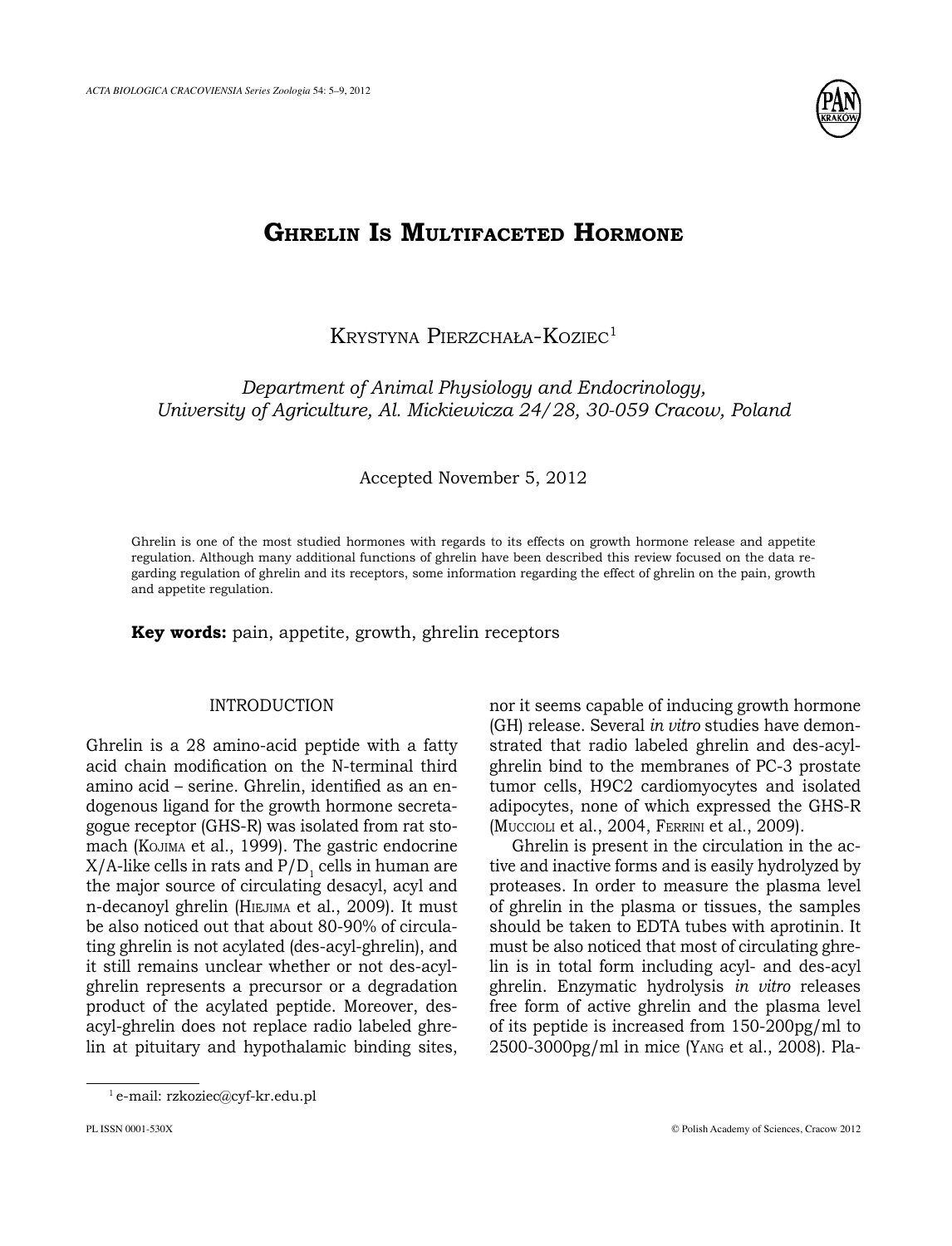sma ghrelin concentration is increased in fasting conditions and decreased after feeding, suggesting that ghrelin may be as an signal for food intake.

The main source for circulating ghrelin is stomach, particularly fundus with four types of endocrine cells –ECL, D, enterochromaffin and X/A-like cells. Ghrelin immunoreactive cells were found in the duodenum, jejunum, ileum, colon.

Ghrelin is expressed also in many brain structures, pituitary, immune cells, lung, placenta, ovary, testis, kidney and pancreas as well as in different tumors (in review of KORBONITS et al., 2004). The pancreas is a ghrelin-producing organ during fetal development and during postnatal life. Ghrelin has been found in the hypothalamic arcuate nucleus, ghrelin-containing neurons send fibers to NPY neurons, AgRP and may stimulate the release of orexigenic peptides.

The regulation of ghrelin secretion is under many factors: upregulating- fasting (low BMI), leptin, GHRH, thyroid hormones, testosterone and downregulating- food intake, glucose, insulin, somatostatin, GH, opioids (KORBONITS et al., 2004, PIERZCHALA-KOZIEC et al., 2006).

Ghrelin displays strong growth hormone (GH) releasing actions mediated by the activation of the GHS-R type 1a. Apart from stimulating GH secretion, ghrelin exhibits hypothalamic activity that results in stimulation of prolactin, ACTH secretion, also influences the pituitary–gonadal axis, pituitary-adrenal axis, stimulates appetite and positive energy balance, influences behavior, controls gastric motility and acid secretion as well as glucose metabolism (reviewed in KORBONITS et al., 2004, VAN Der Lely et al., 2004, Pierzchala-Koziec et al., 2006, reviewed in STENGEL and TACHE, 2012).

Ghrelin bounds to the typical GPCR with seven transmembrane domains (GHS-R) expressed in the brain structures and peripheral organs in animals and humans (HowARD et al., 1996, CHUNG et al.,2008). Two distinct ghrelin receptor cDNAs have been isolated. The first – GHS-R1a serves a role as ghrelin's receptor, the other GHS-R type 1b is produced by an alternative splicing mechanism (Howard et al., 1996, HENDERSON and MCKNIGHT, 1997). The ghrelin receptor superfamily contains receptors of ghrelin, motilin, neuromedin U and neurotensin. All of these peptides were found in the gastrointestinal system. The ghrelin receptor is well conserved across all vertebrate speciesmammals, chicken, amphibian, fish. Ghrelin receptor mRNA is expressed in many brain areas – arcuate nuclei, hippocampus, pituitary (Guan et al., 1997). Method of RT-PCR showed ghrelin receptor mRNA expression in peripheral organs: heart, liver, lung, kidney, pancreas, stomach, intestine, adipose tissue and immune cells. The existence of ghrelin and its receptor in many organs indicate that ghrelin has multiple functions in these tissues (Masayasu and Kangawa, 2005).

Although many additional functions of ghrelin have been described this review focused on the data regarding regulation of ghrelin and its receptors, some information regarding the effect of ghrelin on the pain, growth and appetite regulation.

#### Ghrelin and pain

The impact of ghrelin on the pain has been the subject of very recent investigations, and currently available evidence indicates that ghrelin acts as an antinociceptive signal at both peripheral and central sites (Ferrini et al., 2009).

The first convincing evidences that ghrelin may has antinociceptive effects was provided by SIBILLA et al., (2006). These authors showed that ICV injections of the hormone dose-dependently reduce mechanical hyperalgesia and paw edema in rats model of acute inflammatory pain. Because the action of ghrelin was reversed by ICV injections of the opioid antagonist naloxone, it was suggested that ghrelin centrally interacts with opioid neurons (BODNAR, 2011; Dykstra et al., 2011). They postulated that peripherally administered ghrelin increased AgRP synthesis and relase, what in turn, enhances release of β-endorphins from POMC neurons. Also, it is possible that increase of nitric oxide (NO) synthase activity after ghrelin administration may stimulate the antinociceptive effects of endogenous opioid peptides (Heinzen et al., 2005).

It was also shown that ghrelin significantly enhanced inhibitory (GABAergic/glycinergic) neurotransmission in a subpopulation of deep dorsal horn neurons in mice. The effect was due to interaction of ghrelin with GHS-R type 1a, and GHS-R type 1a antagonist prevented the ghrelin effect (Vergnamo et al., 2008, Ferrini et al., 2009).

Considerable work is needed to proof the role of ghrelin in pain central mechanisms. However, the data reported suggest that interaction with opioid/NPY expressing neurons should be further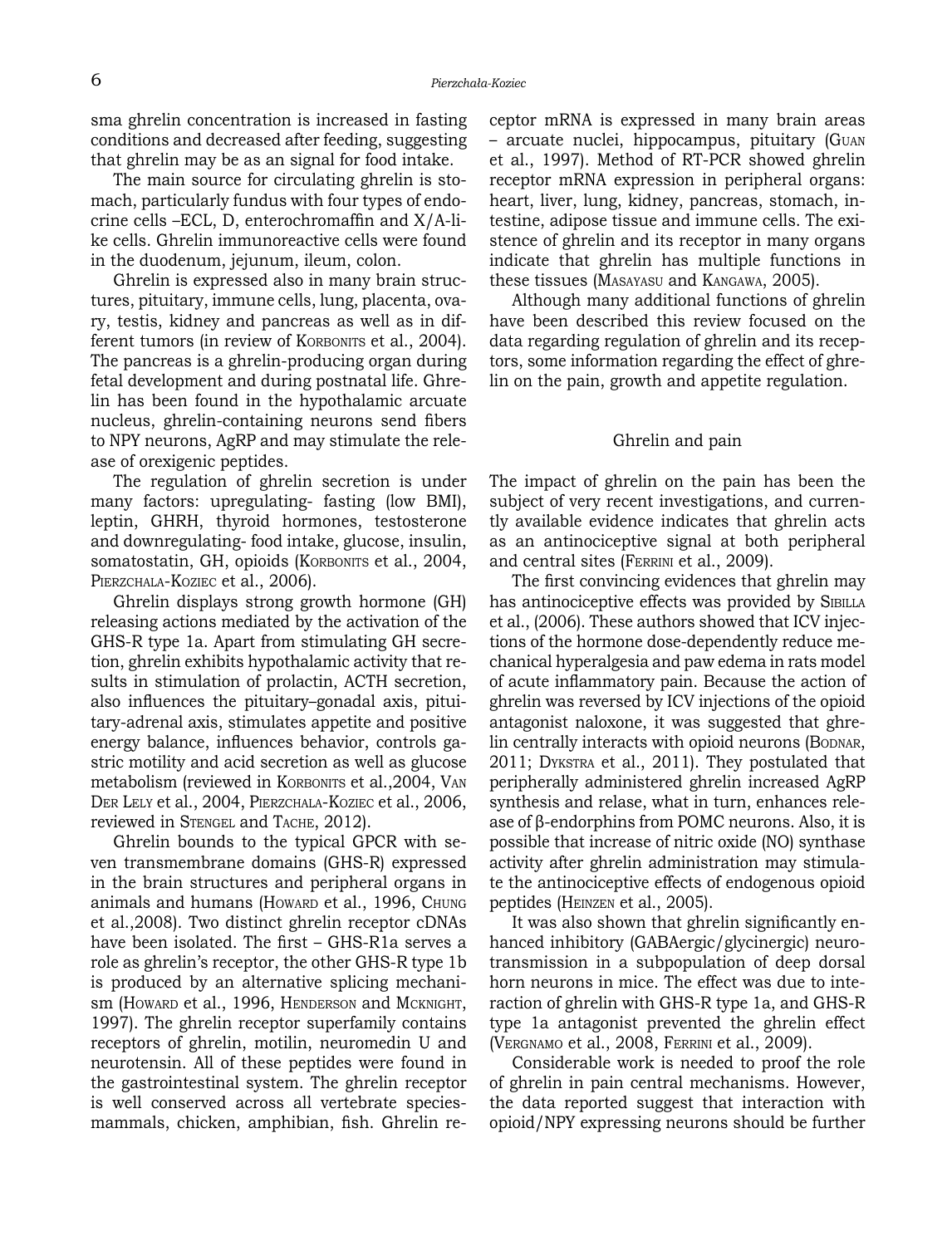investigated to better understand the role of ghrelin as a pain modulator.

## Ghrelin and growth hormone

The era of ghrelin started with the observation that opioid like peptides and their chemical analogs stimulate GH secretion through orphan receptor called GHS-R (Bowers et al., 1977, Bowers, 1993, KORBONITS and GROSSMAN, 1995). Isolation and identification of endogenous ligand for this receptor by Kojima et al. (1999) led to named it for its GH-releasing activity – ghrelin.

The target cells of ghrelin are somatotrophs in the pituitary gland. In an *in vivo* assay, ghrelin stimulated primary pituitary cells and increased their intracellular  $Ca^{2+}$  concentration, indicating that the GHS-R is expressed in pituitary cells. Also, ghrelin has been found in the pituitary gland itself where it may influence the release of GH in an autocrine or paracrine manner. The expression level of ghrelin in the pituitary is high after birth and declines with puberty. Pituitary tumors, such as adenomas, corticotroph, and gonadotroph contain ghrelin peptides.

It was found that GH-releasing activity of ghrelin is similar to that of GHRH i.v. injected to rats. However, the maximal stimulation effected by ghrelin is two to three times greater than that of GHRH. Ghrelin stimulates GH release both *in vitro* and *in vivo* in a dose-dependent manner. Intravenous injection of ghrelin induces potent GH release both in rats and in humans (ARVAT et al., 2000).

The involvement of the hypothalamus in ghrelin-mediated stimulation of GH release has been also strongly suggested (Kojima et al., 1999). Exogenous treatment with GH, somatostatin or its analogs suppress plasma ghrelin level (KORBONITS et al., 2004).

Ghrelin has also been shown to induce GH release in chicken (Kaiya et al., 2002), fish (Kaiya et al., 2003), and frog (Kaiya et al., 2001). In addition, high doses of ghrelin in humans increase ACTH, prolactin, and cortisol levels (Takaya et al., 2000).

### Ghrelin and food intake

Ghrelin secretion is regulated by many different factors, but the strongest stimulator is feeding,

mainly lower level of glucose. On the other hand, high-fat meal decrease plasma level of ghrelin. Plasma ghrelin is increased during night sleep but only in lean persons, and in patients with anorexia nervosa and bulimia nervosa.

Ghrelin is the only known hormone served as a hunger signal from peripheral tissues. Intravenous and subcutaneous injections of ghrelin increase food intake; peripherally injected ghrelin stimulates hypothalamic neurons and food intake (Nakazato et al., 2001).

Ghrelin has been found in the hypothalamic arcuate nucleus, an important region for controlling appetite (Kojima et al., 1999). Recent study has reported the presence of ghrelin in hypothalamic neurons adjacent to the third ventricle between the dorsal, ventral, paraventricular, and arcuate hypothalamic nuclei (DATE et al., 2001, SATO et al., 2012). These ghrelin-containing neurons send efferent fibers to neurons that contain neuropeptide Y (NPY) and agouti-related protein (AgRP) and may stimulate the release of these orexigenic peptides. The localization of ghrelin confirm a role in controlling food intake. It was also found that injection of ghrelin into the cerebral ventricles of rats potently stimulates food intake**.**

Central ghrelin action is of physiological relevance in the control of adipocyte metabolism and suggests that ghrelin could trigger meal preparation processes in the central nervous system (CNS). It seems probable that ghrelin activates metabolic pathways that would lead to a more efficient storage of calories. Intracerebroventricular injection of ghrelin increases cumulative food intake and decreases energy expenditure what results in body weight gain (SHINTANI et al., 2001). This orexigenic effect of hypothalamic ghrelin is regulated through a neuronal network involving food intake. On the other hand, to suppress the release of the anorexigenic peptide, ghrelin-containing neurons send efferent fibers onto proopiomelanocortin (POMC) neurons (Cowley et al., 2003). The ARC is also a target of leptin, an appetite-suppressing hormone produced in adipose tissues (Flier, 2004). Leptin inhibits appetite-stimulating effects of NPY and AgRP, on the other hand hypothalamic ghrelin augments NPY gene expression and blocked leptin-induced feeding reduction. It may be suggested that ghrelin and leptin have a competitive interaction in feeding regulation.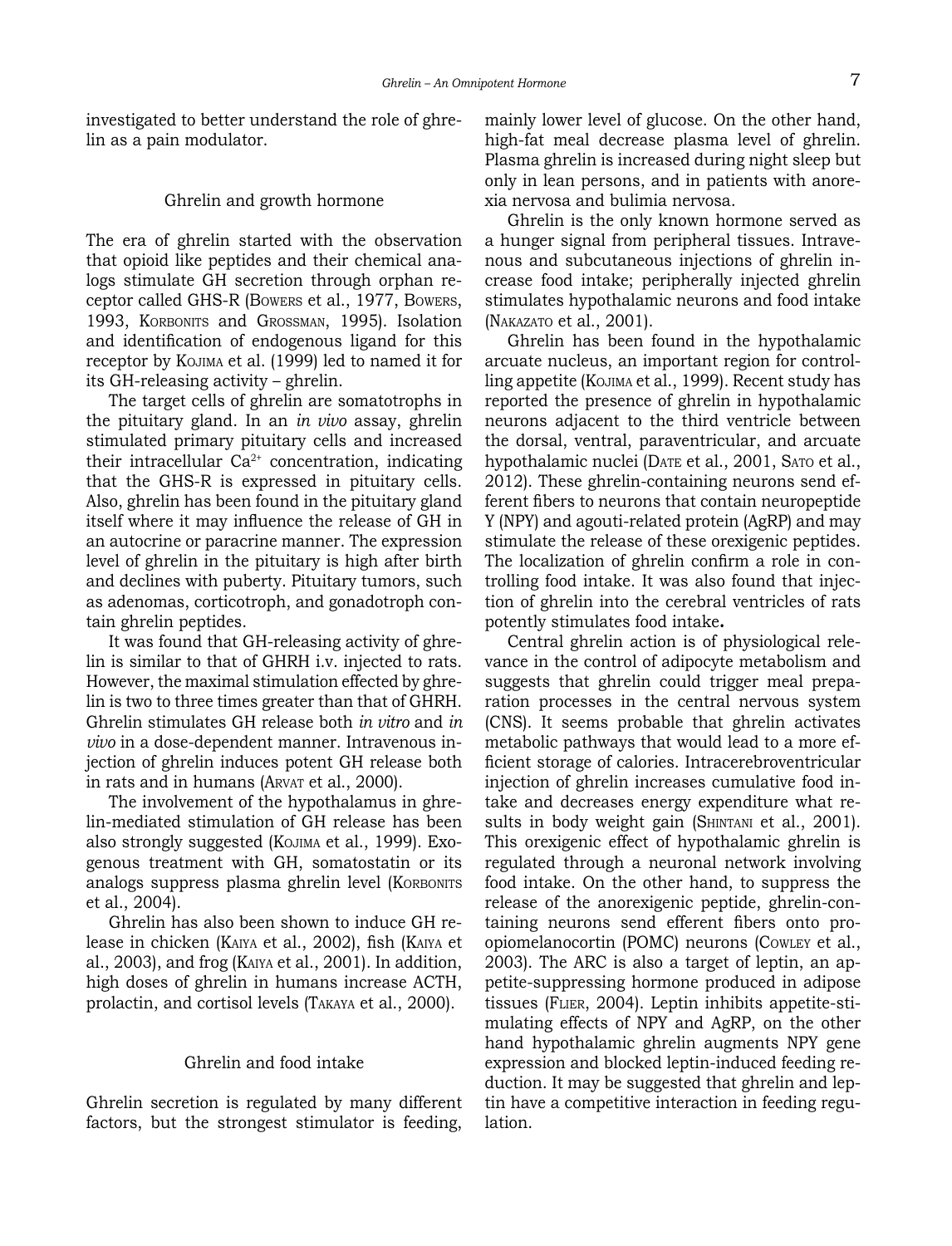Ferissov et al. (2010) reviewed recent papers about ghrelin involvement into regulation of appetite and found that although ghrelin stimulates feeding, it inhibits drinking and activates neurons of the hypothalamic subfornical organ usually associated with dehydration. They suggest that circulating ghrelin may signal to the brain via the circumventricular organs not necessarily associated with the median eminence. Ghrelin interacts with gastrointestinal hormones signaling satiety such as cholecystokinin, bombesin, peptide YY, glucagon-like peptide, pancreatic polypeptide, and amylin which may inhibit ghrelin secretion or antagonize its action in the appetite regulatory neurons in the brain. Since plasma levels of ghrelin normally fall after a meal, it is possible to measure it as a marker to evaluate the satietogenic properties of different macronutrients for the development of various nutritional antiobesity approaches.

#### **SUMMARY**

The structure of ghrelin, and the tissue in which it is produced, is unique in endocrinology.

Ghrelin exists in mammalian and in nonmammals species maintaining GH release, energy homeostasis, controlling pain, immune system and stress reactions. Further research will answer questions about the undiscovered roles of this unique hormone and elucidate its biochemical and physiological characteristics.

#### Acknowledgments

This work was supported by National Center of Science (PL) No:12006406 and University of Agriculture Research Funding No:DS 3243/KFEZ/12

#### **REFERENCES**

- Arvat, E., L. Di Vito, F. Broglio, M. Papotti, G. Muccioli, F. Dieguezc, F. Casanueva, R. Deghenghi, F. Camanni, and E. Ghigo. 2000. Preliminary evidence that Ghrelin, the natural GH secretagogue (GHS)-receptor ligand, strongly stimulates GH secretion in humans. *J Endocrinol. Invest.*  23: 493–495.
- BODNAR, R.J. 2011. Endogenous opiates and behawior: 2010. *Peptides* 32: 2522-2552.
- Bowers, C.Y. 1993. GH-releasing peptides structure and kinetics. *J. Pediatr. Endocrinol*. 6: 21-31.
- Bowers, C.Y., J. Chang, F.A. Momany, and K. Folkers. 1977. Effect of the enkephalins and enkephalin analogues on release of pituitary hormones *in vitro*. *Mol. Endocrinol*. 287-292.
- Chung, S., T. Funakoshi, and O. Civelli. 2008. Orphan GPCR research. *Br. J. Pharmacol*. 153: S339-S345.
- Cowley, M.A., R.G. Smith, S. Diano, M. Tschop, N. Pronchuk, K.L. Grove, C.J. Strasburger, M. Bidlingmaier, M. Esterman, M.L. Heiman, L.M. Garcia-Segura, E.A Nillni, P. Mendez,, M.J. Low, P. Sotonyi, J.M. Friedman, H. Liu, S. Pinto, W.F. Colmers, R.D. ConE, and T.L. Horvath. 2003. The distribution and mechanism of action of ghrelin in the CNS demonstrates a novel hypothalamic circuit regulating energy homeostasis. *Neuron* 37: 649-66187.
- Date, Y., M. Nakazato, S. Hashiguchi, K. Dezaki, M.S. Mondal, H. Hosoda, M. Kojima, K. Kangawa, T. Arima, H. Matsuo, T. Yada, and S. Matsukura. 2002. Ghrelin is present in pancreatic alpha-cells of humans and rats and stimulates insulin secretion. *Diabetes* 51: 124-129.
- Dykstra, L.A., B.D. Fischer, R.E. Balter, F.E. Henry, K.T. Sch-MIDT, and L.L. MILLER. 2011. Opioid antinociception, tolerance and dependence: interactions with the N-methyl-D-aspartate system in mice. *Behav. Pharmacol.* 22: 540-547.
- Ferrini, F., C. Salio, L. Lossi, and A. Merighi. 2009. Ghrelin in central neurons*. Curr. Neuropharmacol*. 7: 37-49.
- Fetissov, I., A. Laviano, S. Kalra, and A. Inui. 2010. Update on ghrelin. Int. J. Pept. 2010, 1-4.
- Flier, J.S. 2004 Obesity wars: molecular progress confronts an expanding epidemic. *Cell* 116: 337-350.
- Guan XM, H. Yu, O.C. Palyha, K.K. McKee, S.D. Feighner, D.J. SIRINATHSINGHJI, R.G. SMITH, L.H. VAN DER PLOEG, and A.D. Howard. 1997. Distribution of mRNA encoding the growth hormone secretagogue receptor in brain and peripheral tissues. *Brain Res.* 48: 23–29.
- HEINZEN, E.L., R.G. BOOTH, and G.M. POLLACK, 2005. Neuronal nitric oxide modulates morphine antinociceptive tolerance by enhancing constitutive activity of the mu-opioid receptor. *Biochem. Pharmacol*. 69: 679-688.
- HENDERSON, G., and A.T. MCKNIGHT. 1997. The orphan opioid receptor and its endogenous ligand-nociceptin/orphanin FQ. *Trends Pharmacol. Sci*. 18,: 293-300.
- Hiejima, H., Y. Nishi, H. Hosoda, J. Yoh, H. Mifune, M. Satou, H. Sugimoto, S. Chiba, Y. Kawahara, E. Tanaka, H. Yoshimatsu, N. Uchimura, K. Kangawa, and M. Kojima. 2009. Regional distribution and the dynamics of n-decanoyl ghrelin, another acyl-form of ghrelin, upon fasting in rodents. *Reg. Pept*. 156: 47-56.
- HOWARD, A.D., S.D. FEIGHNER, D.F. CULLY, P.A. LIBERATOR, J.P. Arena, C.I. Rosenblum, M.J. Hamelin, D.L. Hreniuk, O.C. Palyha, J. Anderson, P.S. Paress, C. Diaz, M. Chou, K. Liu, K. Kuljumckee, S.-S. Pong, L.Y. Chaung, A. Elbreicht, M. DASHKEVICZ, R. HEAVENS, M. RIGBY, D.J.S. SIRINATHSINGHJI, D.C. Dean, D.G. Melillo, A,A. Patchett, R. Nargund, P.R. Griffin, J.A. Demartino, S.K. Gupta, J.M. Schaeffer, R.G.